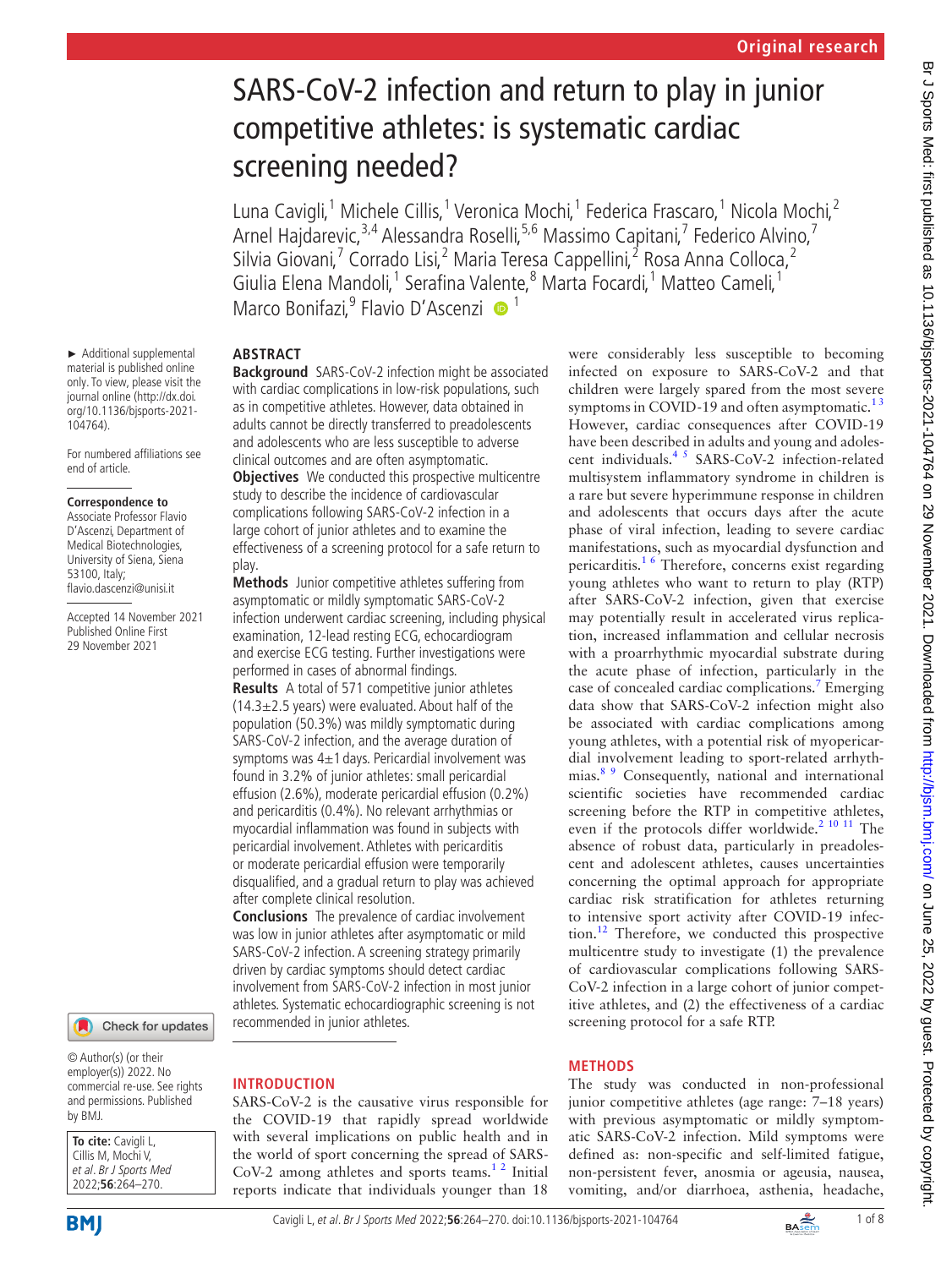cough, sore throat and nasopharyngeal congestion. Cardiac symptoms included chest pain, palpitations, exertional dyspnoea and presyncope or syncope. Athletes with severe infection requiring hospitalisation or athletes >18 years of age were excluded from the study. Information about the time elapsing between the negativisation of the nasopharyngeal swab and the screening was also obtained. Athletes evaluated >45days after the negativisation were excluded from the analysis. The participants were evaluated according to the preparticipation screening protocol recommended by the Italian Federation of Sports Medicine ([https://www.fmsi.it/images/img/news/Circolare-idoneit-sport](https://www.fmsi.it/images/img/news/Circolare-idoneit-sportiva-np-covid-13-1-21.pdf)[iva-np-covid-13-1-21.pdf\)](https://www.fmsi.it/images/img/news/Circolare-idoneit-sportiva-np-covid-13-1-21.pdf) for resuming competitive training after the resolution of SARS-CoV-2 infection. According to the protocol, all competitive athletes were subjected to the following investigations:

- ► *Personal history and clinical profile*. History of pulmonary or cardiovascular disease, comorbidities, familiar history for sudden cardiac death (SCD) or coronary artery disease, drug therapy, type and duration of symptoms related to SARS-CoV-2 infection or symptoms suggestive of cardiac involvement (ie, palpitations, exertional dyspnoea, syncope, typical or atypical chest pain), type of sport practised (see [online supplemental table 1](https://dx.doi.org/10.1136/bjsports-2021-104764) for the classification of sports disciplines).
- Twelve-lead resting ECG. The interpretation of ECG was performed according to the current international criteria for the interpretation of ECG in athletes.<sup>[13](#page-7-1)</sup>
- ► *Echocardiography*. Biventricular size and function, wall motion abnormalities, the presence of valvular heart disease and pericardial effusion were analysed according to the standardised criteria applied to the general population and competitive athletes.<sup>14 15</sup> The structural or valvular abnormalities incidentally found and unrelated to SARS-CoV-2 infection (ie, bicuspid aortic valve, mitral valve prolapse, etc) were classified as 'other abnormalities'.
- ► *Exercise test*. All participants underwent an exercise test on a cycle ergometer or step test with a constant load, with ECG continuously monitored and recorded.<sup>16</sup> The presence of supraventricular or ventricular arrhythmias and/or T wave or ST anomalies and symptoms during exercise was analysed for the specific purposes of this study.<sup>1</sup>

The interpretation of the diagnostic examinations was performed by physicians trained in sports cardiology with experience in reading ECG, echocardiography and exercise testing in athletes.

Cardiac complications following SARS-CoV-2 included: reduced left ventricular function with or without segmental or global wall motion abnormality on echocardiography, presence of moderate pericardial effusion, pericarditis, myocarditis and new ventricular arrhythmias at rest or during exercise. Based on the size of the echo-free space seen between the parietal and visceral pericardia at end-diastole, pericardial effusion was classified into: trivial (seen only in systole), small (<10mm), moderate (10–20 mm) and large ( $>$ 20 mm).<sup>[18](#page-7-5)</sup> In case of abnormalities identified by transthoracic echocardiography, 12-lead 24-hour ambulatory ECG monitoring, including a training session, and cardiopulmonary exercise testing were performed to evaluate exercise-induced symptoms, cardiopulmonary performance and the occurrence of ventricular arrhythmias at rest and during exercise.<sup>19 20</sup> Given the relevance of the characteristics of ventricular arrhythmias to detect subclinical abnormalities and particularly myocarditis, $^{21}$   $^{22}$  accurate analysis of ventricular arrhythmias was performed: in case of premature ventricular beats with an uncommon morphology, complexity

and response to exercise,  $22 \times 23$  according to the current international guidelines, $19$  or in case of suggestive symptoms, cardiac magnetic resonance (CMR) was performed to exclude the presence of myocardial involvement. The diagnosis of pericarditis was based on the presence of at least two of the four following criteria: pericarditic chest pain, pericardial rubs, new widespread ST-elevation or PR depression on ECG and pericardial effusion (new or worsening). $^{24}$  The diagnosis of myocarditis was based on the presence of two main features of the updated Lake Louise criteria at CMR: myocardial oedema by elevated T2 signal and myocardial injury by the presence of non-ischaemic late gadolinium enhancement  $(LGE).$ <sup>25</sup>

# **Statistical analysis**

The normal distribution of all continuous variables was examined using the Shapiro-Wilk test, and data are presented as mean±SD. Categorical variables are expressed as percentages. According to data distribution, the unpaired t-test and the Mann-Whitney test were used to assess the between-group significance (asymptomatic vs symptomatic and younger vs older athletes). The median value of the age of the overall population was used to distinguish between younger and older athletes. The  $\chi^2$  test was used for nominal data. A p value  $< 0.05$  was considered statistically significant. Statistics were performed using SPSS V.21.0 (Statistical Package for the Social Sciences).

# **RESULTS**

A total of 571 competitive athletes (mean age  $14.3 \pm 2.5$  years) with previous asymptomatic or mildly symptomatic SARS-CoV-2 infection were included in the study. The demographic characteristics of the study population are reported in [table](#page-2-0) 1. Most athletes (61.3%) were males, and most were engaged in mixed sports (ie, soccer, volleyball, basketball). About half of the population (50.3%) was mildly symptomatic, particularly for fever, anosmia and ageusia, with an average duration of symptoms of  $4\pm1$  days. Most of the evaluations were performed after 30 days from a negative nasopharyngeal swab for SARS-CoV-2. The main clinical findings are reported in [table](#page-2-1) 2. Resting ECG was normal in all athletes after SARS-CoV-2 infection. ST-T abnormalities were not found during exercise testing, while 4.2% of athletes showed premature ventricular beats with common (infundibular and/or fascicular) morphology and normal response during exercise.

All athletes underwent echocardiography: normal biventricular dimension and function, and no significative valvular regurgitation and/or stenosis was observed in the overall population. The screening allowed to find by chance other abnormalities, the most frequent of which were bicuspid aortic valve and mitral valve prolapse. Pericardial involvement was found in 18 athletes (3.2%) after SARS-CoV-2 infection. In the absence of cardiac symptoms and ECG abnormalities, a small pericardial effusion was found in 15 athletes (2.6%). In one female athlete (0.2%), a moderate pericardial effusion measuring 10 mm in the anterior wall of the right ventricle was found. This athlete was evaluated 15 days after a negative nasopharyngeal swab. Two athletes complained of pericarditic chest pain during the infection, typically sharp, improved by sitting up and leaning forward, associated with small pericardial effusion on echocardiography and was classified as pericarditis (0.4% of the overall population). The characteristics of athletes with pericardial involvement are reported in [table](#page-3-0) 3 (see also [online supplemental video\)](https://dx.doi.org/10.1136/bjsports-2021-104764). In these subjects, 12-lead resting ECG was normal and normal biventricular function was found by echocardiography. Twelve-lead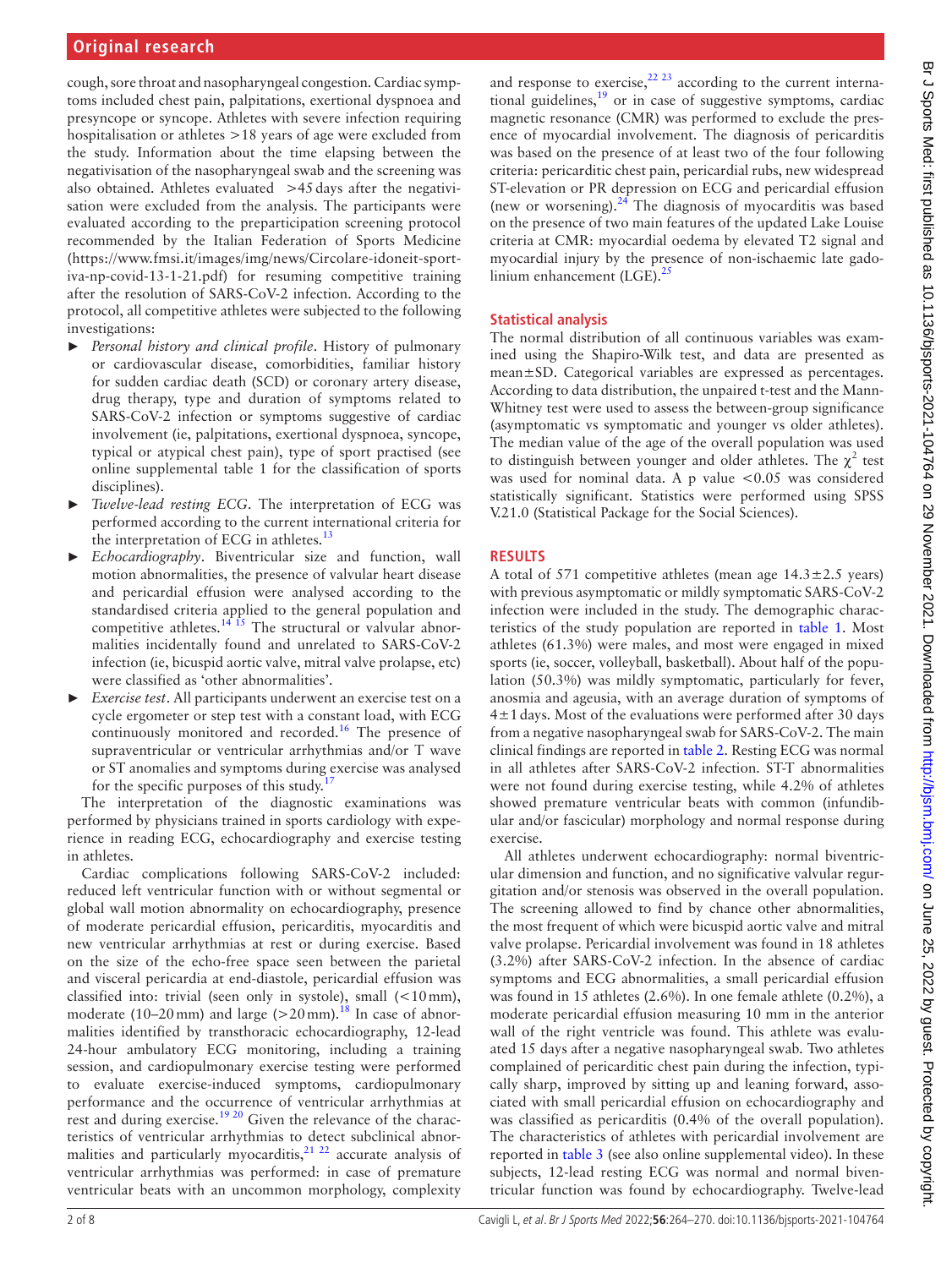uation in asymptomatic or

<span id="page-2-1"></span>

| <b>Variables</b>                                           | $n=571$         |
|------------------------------------------------------------|-----------------|
| <b>Resting and exercise ECG</b>                            |                 |
| Resting HR (bpm)                                           | $78 + 15$       |
| PR interval (ms)                                           | $143 + 22.6$    |
| First-degree atrioventricular block, n (%)                 | 4(0.7)          |
| QRS interval (ms)                                          | $84 + 9$        |
| QRS axis $(°)$                                             | $67 + 18$       |
| Incomplete RBBB, n (%)                                     | 90(15.7)        |
| Complete RBBB, n (%)                                       | 6(1)            |
| QTc duration (ms)                                          | 388±30          |
| Pathological T wave inversion, n (%)                       | 0(0)            |
| Abnormal resting ECG, n (%)                                | 0(0)            |
| Athletes with common PVBs during exercise testing, n (%)   | 24 (4.2)        |
| Athletes with uncommon PVBs during exercise testing, n (%) | 0(0)            |
| ST-T abnormalities during exercise, n (%)                  | 0(0)            |
| Echocardiography                                           |                 |
| LV EDD (mm)                                                | $45.9 + 5.0$    |
| LV ESD (mm)                                                | $27.6 + 4.5$    |
| IVST (mm)                                                  | $7.8 + 1.2$     |
| PWT (mm)                                                   | $7.7 + 1.2$     |
| LV EF $(% )$                                               | $63.5 + 4.7$    |
| LV wall motion abnormalities, n (%)                        | 0(0)            |
| Aortic root (mm)                                           | $27.1 \pm 3.7$  |
| Ascending aorta (mm)                                       | $25.0 + 3.6$    |
| Aortic arch (mm)                                           | $21.3 \pm 2.9$  |
| LA area $(cm2)$                                            | $16.1 \pm 4.5$  |
| LA volume (mL)                                             | $29.5 + 9.8$    |
| LA volume index $(mL/m2)$                                  | $18.2 + 5.3$    |
| Mid-cavity RV diameter (mm)                                | $28.2 + 7.2$    |
| TAPSE (mm)                                                 | $24.2 \pm 3.1$  |
| s' velocity (m/s)                                          | $0.14 \pm 0.02$ |
| RV wall motion abnormalities, n (%)                        | 0(0)            |
| IVC diameter (mm)                                          | $16.6 + 4.5$    |
| $Dericardial involution1 (0/1)$                            | 10(2)           |

|  | Ascending aorta (mm)                                                     | $25.0 + 3.6$   |
|--|--------------------------------------------------------------------------|----------------|
|  | Aortic arch (mm)                                                         | $21.3 + 2.9$   |
|  | LA area $(cm2)$                                                          | $16.1 \pm 4.5$ |
|  | LA volume (mL)                                                           | $29.5 + 9.8$   |
|  | LA volume index $(mL/m2)$                                                | $18.2 + 5.3$   |
|  | Mid-cavity RV diameter (mm)                                              | $28.2 + 7.2$   |
|  | TAPSE (mm)                                                               | $24.2 + 3.1$   |
|  | s' velocity (m/s)                                                        | $0.14 + 0.02$  |
|  | RV wall motion abnormalities, n (%)                                      | 0(0)           |
|  | IVC diameter (mm)                                                        | $16.6 + 4.5$   |
|  | Pericardial involvement, n (%)                                           | 18(3.2)        |
|  | Small pericardial effusion, n (%)                                        | 15(2.6)        |
|  | Moderate pericardial effusion, n (%)                                     | 1(0.2)         |
|  | Small pericardial effusion with a final diagnosis of pericarditis, n (%) | 2(0.4)         |
|  | Other abnormalities                                                      |                |
|  | Bicuspid aortic valve                                                    | 6(1.1)         |
|  | Mitral valve prolapse                                                    | 5(0.9)         |
|  | Atrial septal defect                                                     | 1(0.2)         |

IVC; inferior vena cava.EDD, end-diastolic diameter; EF, ejection fraction; ESD, end-systolic diameter; HR, heart rate; IVST, interventricular septum thickness; LA, left atrial; LV, left ventricular; PVB, premature ventricular beats; PWT, posterior wall thickness; RBBB, right bundle branch block; RV, right ventricular; TAPSE, tricuspid annular plane systolic excursion.

Patent foramen ovale 4 (0.7) Patent ductus arteriosus 1 (0.2)

[Figure](#page-4-1) 1 summarises the main results of this study.

# **DISCUSSION**

This study investigated the prevalence of cardiac complications after SARS-CoV-2 infection in junior athletes screened before their RTP. An extensive clinical screening was conducted including physical examination, personal and family history, 12-lead resting ECG, exercise testing and echocardiography. The main findings of this multicentre study are: (1) cardiac complications in junior athletes recovering from SARS-CoV-2 infection are uncommon and not associated with malignant ventricular arrhythmias; (2) systematic cardiac screening with

<span id="page-2-0"></span>

| Demographic characteristics of the study population<br>Table 1 |                 |  |
|----------------------------------------------------------------|-----------------|--|
| <b>Variables</b>                                               | n=571           |  |
| Age (years)                                                    | $14.3 \pm 2.5$  |  |
| Males, $n$ $(\%)$                                              | 350 (61.3)      |  |
| Caucasian ethnicity, n (%)                                     | 559 (97.9)      |  |
| Asymptomatic, n (%)                                            | 284 (49.7)      |  |
| Mild symptomatic, n (%)                                        | 287 (50.3)      |  |
| Fever, n (%)                                                   | 183 (63.8)      |  |
| Cough, n (%)                                                   | 49 (17.1)       |  |
| Asthenia, n (%)                                                | 70 (24.4)       |  |
| Ageusia, n (%)                                                 | 98 (34.1)       |  |
| Anosmia, n (%)                                                 | 98 (34.1)       |  |
| Diarrhoea, n (%)                                               | 16(5.6)         |  |
| Headache, n (%)                                                | 53 (18.5)       |  |
| Cardiac symptoms                                               |                 |  |
| Chest pain, n (%)                                              | 2(0.4)          |  |
| Symptom duration (days)                                        | $4\pm1$         |  |
| Evaluation time from negativisation                            |                 |  |
| $<$ 15 days, n $(\% )$                                         | 10(1.7)         |  |
| 16-30 days, n (%)                                              | 58 (10.2)       |  |
| 31-45 days, n (%)                                              | 503 (88.1)      |  |
| BSA(m <sup>2</sup> )                                           | $1.62 \pm 0.01$ |  |
| BMI ( $kg/m2$ )                                                | $20.9 \pm 0.14$ |  |
| Type of sport                                                  |                 |  |
| Endurance (%)                                                  | 4.2             |  |
| Mixed (%)                                                      | 87.7            |  |
| Power (%)                                                      | 6.9             |  |
| Skill (%)                                                      | 1.2             |  |
| BML body mass index: BSA, body surface area.                   |                 |  |

BMI, body mass index; BSA, body surface area.

ambulatory ECG monitoring, including a training session and exercise testing, did not show frequent or uncommon ventricular arrhythmias or ST-T abnormalities.

Three athletes (two athletes with pericarditis and the athlete with moderate pericardial effusion) underwent CMR that demonstrated normal biventricular function and absence of myocardial oedema or LGE. Blood testing demonstrated a small rise in C-reactive protein (CRP) in athletes with final diagnosis of pericarditis, while the CRP was within the normal limits in the athlete with moderate pericardial effusion.

In athletes with asymptomatic small pericardial effusion and negative findings at additional investigations, a gradual RTP was allowed, while the two athletes with pericarditis and the athlete with moderate pericardial effusion were temporarily disqualified. In these three athletes, during the follow-up, there were no major cardiac events, including the absence of complex ventricular arrhythmias or relevant symptoms. An almost complete spontaneous regression of the pericardial involvement and no inducible arrhythmias on exercise testing were found after 2 months from the first echocardiographic investigation, that is, 3 months after the resolution of the acute infection. In the complete absence of symptoms and/or arrhythmias, a gradual RTP was also allowed for these three athletes.

When athletes with mild COVID-19-related symptoms were compared with asymptomatic subjects, irrespective of cardiac symptoms, they more frequently showed pericardial involvement  $(4.9\% \text{ vs } 1.4\%, \text{ p} = 0.017)$ . The median age of the study population was 14 years: when children >14 years were compared with children <14 years of age, there was no difference in the prevalence of pericardial involvement (3.9% vs 2.4%, p=0.31) (see [table](#page-4-0) 4).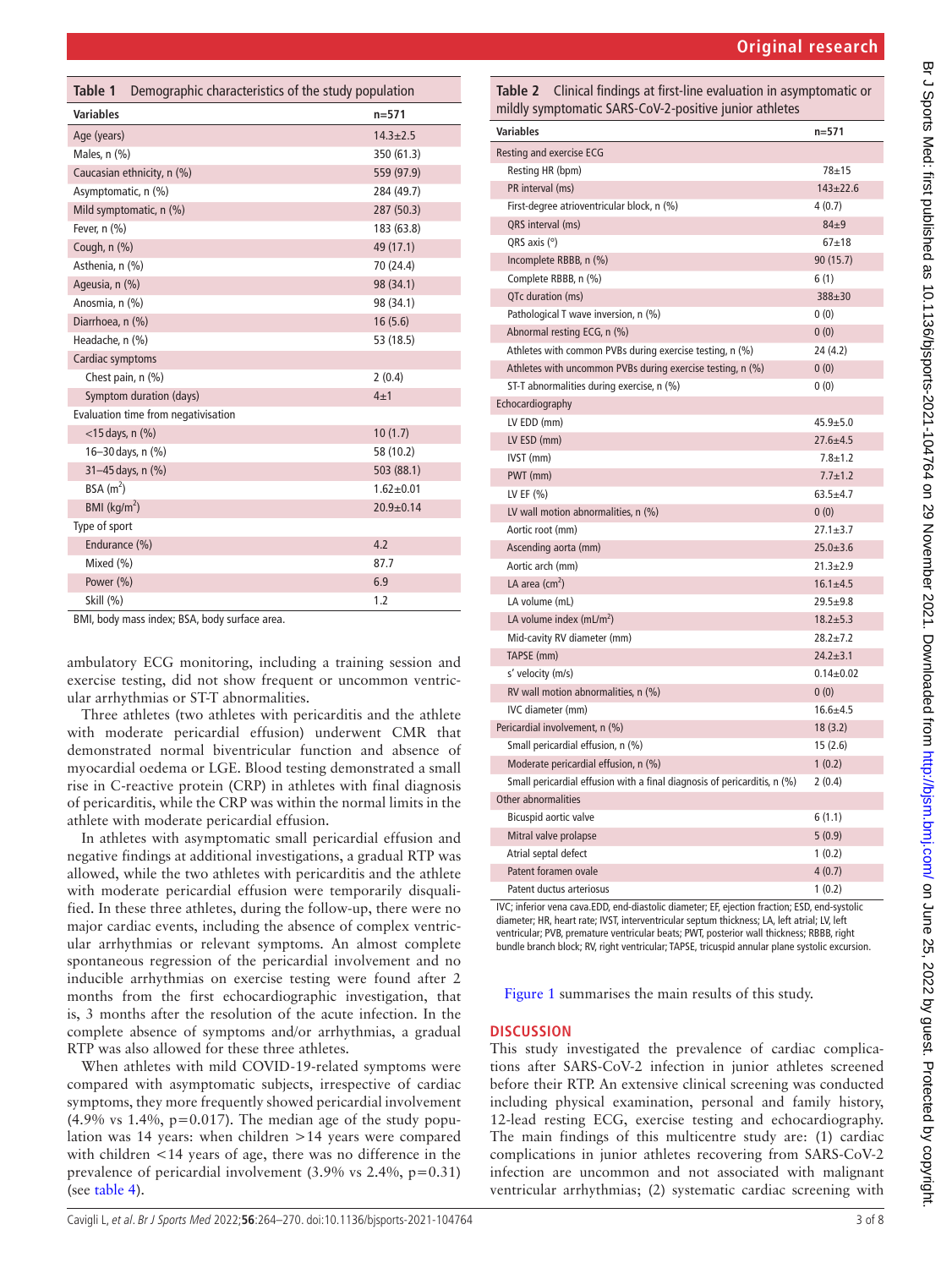<span id="page-3-0"></span>

| Table 3         |                                                         |                               |                                                 |                    | Characteristics of competitive athletes with pericardial involvement after SARS-CoV-2 infection |                                         |                                   |                               |                                       |                                              |
|-----------------|---------------------------------------------------------|-------------------------------|-------------------------------------------------|--------------------|-------------------------------------------------------------------------------------------------|-----------------------------------------|-----------------------------------|-------------------------------|---------------------------------------|----------------------------------------------|
| Patient No      | COVID symptoms symptoms                                 | Cardiac                       | Evaluation time<br>from negative<br>swab (days) | <b>Resting ECG</b> | Echocardiography                                                                                | ambulatory ECG<br>monitoring<br>PVBs at | PVB during<br>exercise<br>testing | <b>Final diagnosis</b>        | Eligibility to sports<br>competitions | Follow-up                                    |
|                 | Asthenia                                                | Pericarditic chest<br>pain    | $>30 \leq 45$                                   | Normal             | Small pericardial effusion                                                                      | $\geq$                                  | $\geq$                            | Pericarditis                  | $\geq$                                | Regression after 2 months and<br>gradual RTP |
| $\sim$          | $\stackrel{\circ}{\simeq}$                              | Pericarditic chest<br>pain    | $>30 \leq 45$                                   | Normal             | Small pericardial effusion                                                                      | $\geq$                                  | $\stackrel{\circ}{\simeq}$        | Pericarditis                  | $\geq$                                | Regression after 2 months and<br>gradual RTP |
| $\sim$          | Fever                                                   | $\frac{1}{2}$                 | >15<30                                          | Normal             | Moderate pericardial<br>effusion                                                                | $\stackrel{\circ}{\simeq}$              | $\frac{1}{2}$                     | Pericardial effusion No       |                                       | Regression after 2 months and<br>gradual RTP |
| 4               | Cough<br>Fever                                          | $\stackrel{\circ}{\simeq}$    | $>30 \leq 45$                                   | Normal             | Small pericardial effusion                                                                      | $\stackrel{\circ}{\simeq}$              | ş                                 | Small pericardial<br>effusion | RTP                                   |                                              |
| $\overline{5}$  | $\frac{1}{2}$                                           | $\frac{1}{2}$                 | $>30 \leq 45$                                   | Normal             | Small pericardial effusion                                                                      | $\geq$                                  | $\geq$                            | Small pericardial<br>effusion | RTP                                   |                                              |
| $\circ$         | Asthenia                                                | $\stackrel{\mathtt{o}}{\geq}$ | $>30 \leq 45$                                   | Normal             | Small pericardial effusion                                                                      | $\stackrel{\circ}{\simeq}$              | ş                                 | Small pericardial<br>effusion | RTP                                   |                                              |
| $\overline{ }$  | Anosmia<br>Ageusia<br>Fever                             | $\frac{1}{2}$                 | $>30 \leq 45$                                   | Normal             | Small pericardial effusion                                                                      | $\frac{1}{2}$                           | $\geq$                            | Small pericardial<br>effusion | <b>RTP</b>                            |                                              |
| ${}^{\circ}$    | Asthenia<br>Cough                                       | $\geq$                        | $>30 \leq 45$                                   | Normal             | Small pericardial effusion                                                                      | $\frac{1}{2}$                           | $\geq$                            | Small pericardial<br>effusion | RTP                                   |                                              |
| $\sigma$        | $\geq$                                                  | $\geq$                        | $>30 \leq 45$                                   | Normal             | Small pericardial effusion                                                                      | $\frac{1}{2}$                           | $\geq$                            | Small pericardial<br>effusion | <b>RTP</b>                            |                                              |
| $\approx$       | Cough<br>Fever                                          | $\geq$                        | $>30 \leq 45$                                   | Normal             | Small pericardial effusion                                                                      | å                                       | ş                                 | Small pericardial<br>effusion | RTP                                   |                                              |
| $\equiv$        | $\frac{1}{2}$                                           | $\geq$                        | $>30 \leq 45$                                   | Normal             | Small pericardial effusion                                                                      | $\frac{1}{2}$                           | $\geq$                            | Small pericardial<br>effusion | <b>RTP</b>                            |                                              |
| $\overline{1}$  | Asthenia<br>Fever                                       | $\geq$                        | $>30 \leq 45$                                   | Normal             | Small pericardial effusion                                                                      | $\geq$                                  | $\geq$                            | Small pericardial<br>effusion | RTP                                   |                                              |
| $\overline{13}$ | Fever                                                   | $\geq$                        | $>30 \leq 45$                                   | Normal             | Small pericardial effusion                                                                      | $\ensuremath{\mathsf{S}}$               | $\geq$                            | Small pericardial<br>effusion | <b>RTP</b>                            |                                              |
| $\overline{4}$  | $\frac{1}{2}$                                           | $\geq$                        | >15 <sub>30</sub>                               | Normal             | Small pericardial effusion                                                                      | $\stackrel{\circ}{\simeq}$              | ş                                 | Small pericardial<br>effusion | RTP                                   |                                              |
| $\overline{1}$  | Asthenia<br>Fever                                       | $\frac{1}{2}$                 | $>30 \leq 45$                                   | Normal             | Small pericardial effusion                                                                      | $\frac{1}{2}$                           | $\geq$                            | Small pericardial<br>effusion | RTP                                   |                                              |
| $\frac{9}{2}$   | Anosmia                                                 | ş                             | $>15$ < 30                                      | Normal             | Small pericardial effusion                                                                      | ٤                                       | ş                                 | Small pericardial<br>effusion | RTP                                   |                                              |
| $\overline{1}$  | Ageusia                                                 | $\geq$                        | $>30 \leq 45$                                   | Normal             | Small pericardial effusion                                                                      | $\geq$                                  | $\geq$                            | Small pericardial<br>effusion | <b>RTP</b>                            |                                              |
| $\frac{8}{10}$  | Asthenia                                                | $\geq$                        | $>30 \leq 45$                                   | Normal             | Small pericardial effusion                                                                      | ş                                       | ş                                 | Small pericardial<br>effusion | RTP                                   |                                              |
|                 | PVB, premature ventricular beats; RTP, return to play.; |                               |                                                 |                    |                                                                                                 |                                         |                                   |                               |                                       |                                              |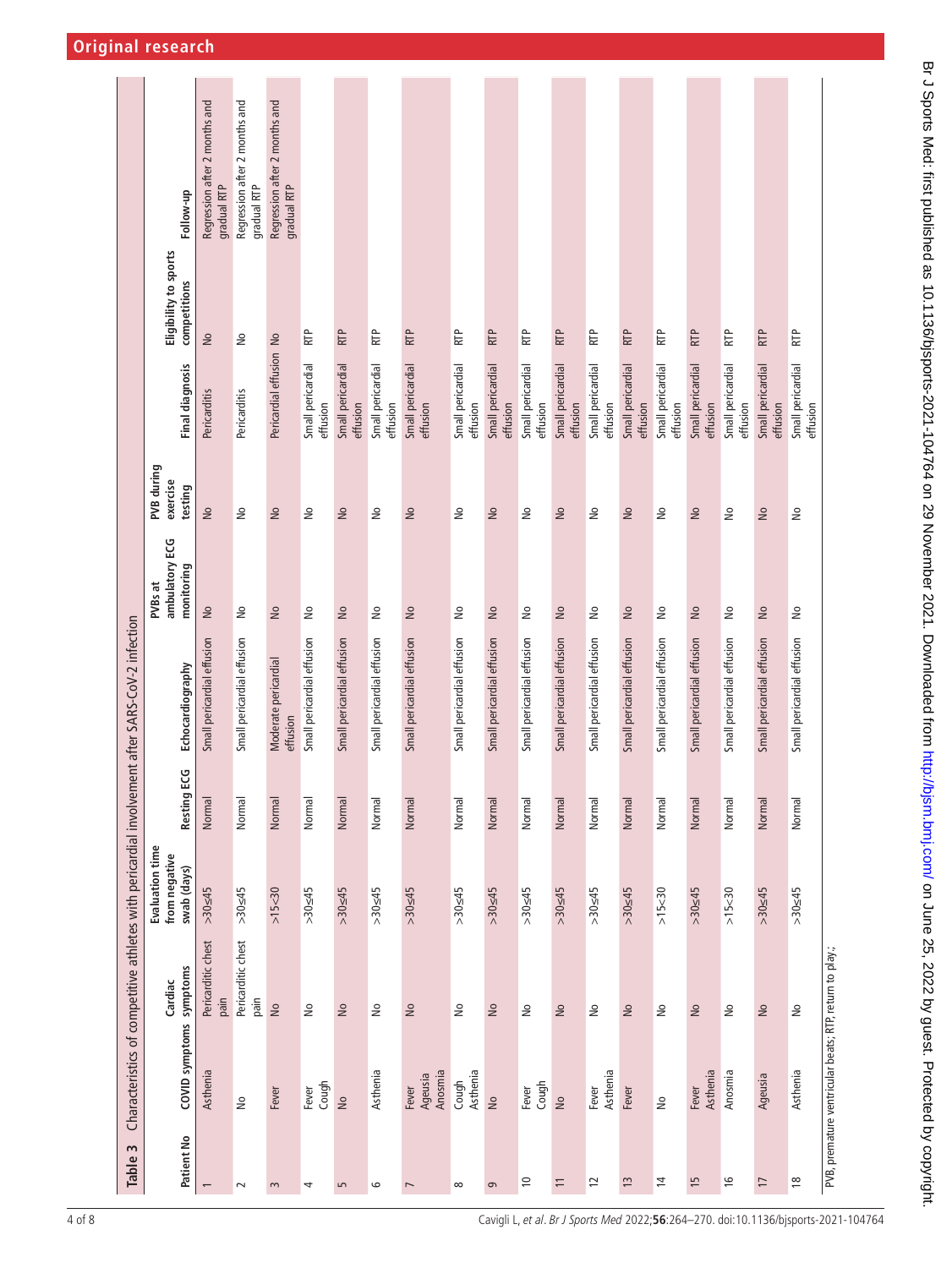<span id="page-4-0"></span>**Table 4** Results of return-to-play screening in junior competitive athletes after SARS-CoV-2 infection: data are presented according to different age groups

| Variables                              | $<$ 14 years<br>$(n=290)$ | $\geq$ 14 years<br>$(n=281)$ | <b>Overall P</b><br>value |
|----------------------------------------|---------------------------|------------------------------|---------------------------|
| Asymptomatic during<br>COVID-19, n (%) | 162 (55.8)                | 188 (66.9)                   | 0.002                     |
| Symptom duration (days)                | $4.1 + 8.4$               | $3.2 + 8.0$                  | 0.56                      |
| Resting HR (bpm)                       | $81 + 15$                 | $75 + 14$                    | < 0.0001                  |
| Echocardiography                       |                           |                              |                           |
| LV EDD (mm)                            | $43.9 + 4.5$              | $48.0 + 4.5$                 | < 0.0001                  |
| LV ESD (mm)                            | $25.9 + 4.2$              | $29.5 + 4.1$                 | < 0.0001                  |
| LV EF $(% )$                           | $63.8 + 4.9$              | $63.2 + 4.5$                 | 0.14                      |
| Mid-cavity RV diameter<br>(mm)         | $27.2 \pm 6.6$            | $29.3 + 7.7$                 | 0.01                      |
| s' velocity (m/s)                      | $0.14 \pm 0.02$           | $0.14 \pm 0.02$              | 0.71                      |
| Aortic root (mm)                       | $25.6 + 3.3$              | $78.6 + 3.6$                 | < 0.0001                  |
| Ascending aorta (mm)                   | $23.6 \pm 3.1$            | $26.5 \pm 3.4$               | < 0.0001                  |
| Aortic arch (mm)                       | $19.9 + 2.9$              | $72.6 + 2.2$                 | < 0.0001                  |
| Pericardial involvement,<br>n (%)      | 7(2.4)                    | 11(3.9)                      | 0.31                      |
| Pericarditis, n (%)                    | 0(0)                      | 2(0.7)                       | 0.98                      |

HR, heart rate; LV, left ventricular; EDD, end-diastolic diameter; ESD, end-systolic diameter; EF, ejection fraction; RV, right ventricular.

echocardiography seems unnecessary in junior athletes after SARS-CoV-2 infection who are asymptomatic or mildly asymptomatic; and (3) the presence of cardiac symptoms, or ECG abnormalities and uncommon arrhythmias at rest or during

## **Original research**

exercise found on routine cardiac screening should drive additional diagnostic investigations.

Prior studies show that SARS-CoV-2 infection can be associated with cardiac complications, and high rates of cardiac injury in hospitalised patients were recognised early in the COVID-19 pandemic.[26 27](#page-7-11) Pericardial disease, including acute pericarditis and pericardial effusion, appear to be common manifestations of COVID-19-mediated cardiac injury.[28 29](#page-7-12) CMR studies have demonstrated cardiac involvement in up to 78% of patients with recent COVID-19 illness, with myocardial inflammation and pericardial enhancement detected in 60% and 22% of patients, respectively.[28](#page-7-12) Cardiac complications after SARS-CoV-2 infection have also been demonstrated among young athletes, with a potential risk of myopericardial involvement leading to sportrelated arrhythmias.  $8 \times 9$  One single-centre study demonstrated that more than one in three previously healthy college athletes recovering from COVID-19 infection showed imaging features of a resolving pericardial inflammation, with 39.5% showing late pericardial enhancement with associated pericardial effusion detected by CMR.<sup>[9](#page-6-5)</sup>

Larger cohorts of competitive athletes have demonstrated lower rates of cardiac involvement after SARS-CoV-2 infection. A low prevalence of cardiac involvement (0.6%) was demonstrated in 789 professional athletes (mean age:  $25 \pm 3$  years) who were evaluated using troponin testing, 12-lead resting ECG and resting echocardiography, followed by clinically indicated CMR.[12](#page-7-0) Using the same screening for the RTP, a low prevalence (0.5%–3.0%) of definite, probable or possible SARS-CoV-2 cardiac involvement and a low risk of adverse cardiac events during short-term follow-up were found among 2820 athletes (mean age: 20 years) with prior SARS-CoV-2 infection.<sup>[30](#page-7-13)</sup> The



<span id="page-4-1"></span>**Figure 1** Central illustration summarising the main findings of the study.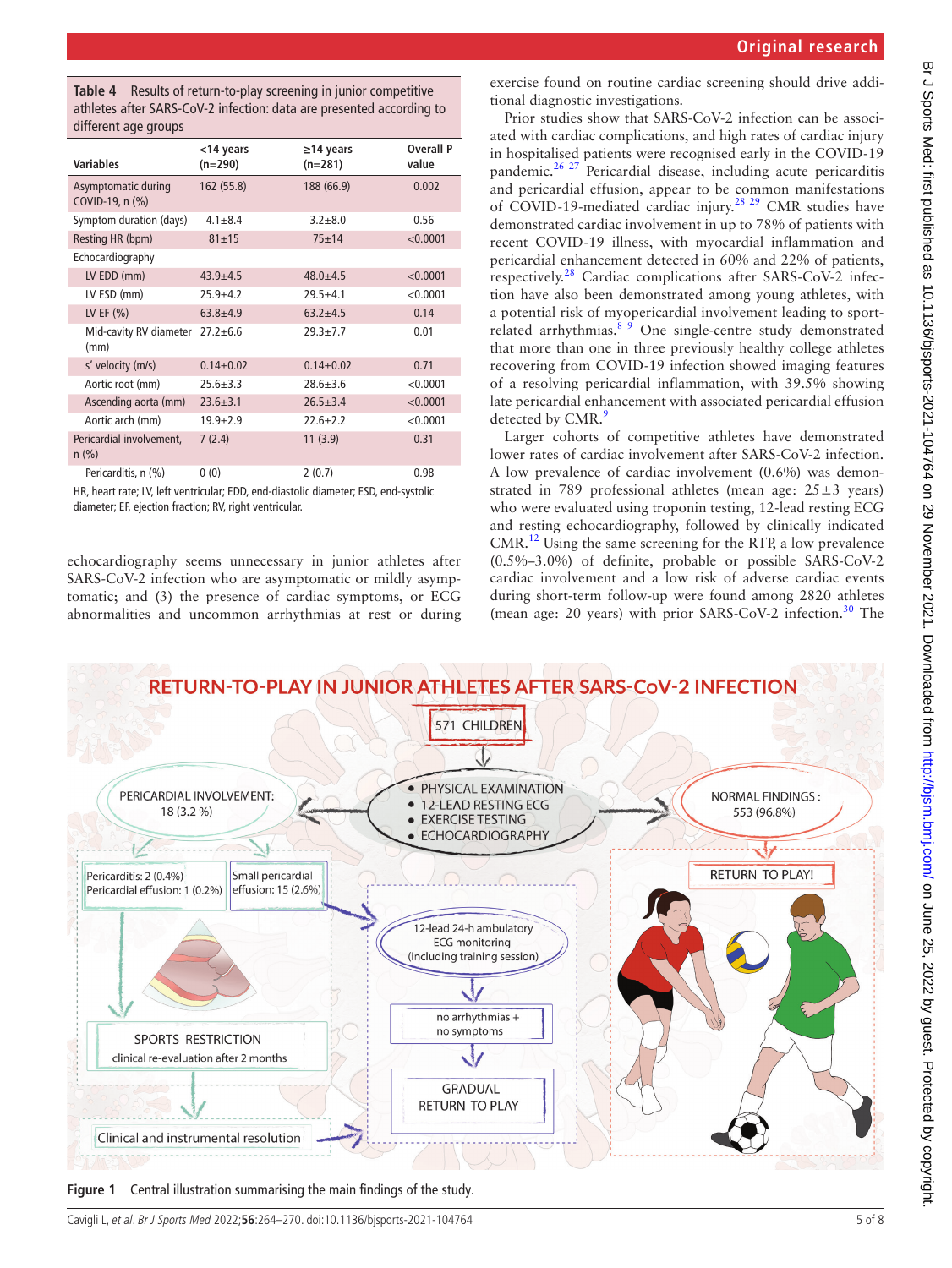present study demonstrated for the first time in a large cohort of junior athletes (age range: 7–18 years) that pericardial involvement was found in 3.2% of the cases, with cardiac complications requiring a delay in the RTP being very rare, that is, moderate pericardial effusion (0.2%) and pericarditis (0.4%). Notably, none of these athletes with pericardial involvement demonstrated complex or potentially life-threatening ventricular arrhythmias at exercise testing and 24-hour ambulatory ECG monitoring including a training session, and CMR was normal without findings of myocardial involvement in the three athletes temporarily restricted from sport.

Concerns exist regarding young athletes returning to sports practice and competitions after SARS-CoV-2 infection, given that exercise may result in accelerated virus replication with a proarrhythmic myocardial substrate during the acute phase, particularly in case of concealed cardiac complications.<sup>7</sup> Consequently, national and international scientific societies have recommended cardiac screening before the RTP in competitive athletes to identify cardiac complications after SARS-CoV-2 infection, even if the protocols differ worldwide.<sup>[10 11 29 31 32](#page-6-6)</sup> Indeed, while some experts do not advocate cardiovascular risk stratification in asymptomatic or mildly symptomatic athletes after SARS-CoV-2 infection, others suggest a more extensive evaluation by 12-lead resting ECG and/or echocardiography and/or maximal exercise testing, reserving further investigations (eg, CMR) in case of abnormal findings. Robust data on the population of preadolescent and adolescent athletes are missing, even though they represent a large proportion of the athletic population.

This study fills an important knowledge gap regarding the role and diagnostic yield of cardiac screening in preadolescent and adolescent athletes after SARS-CoV-2 infection. Prior data found in adult athletes have been applied to junior athletes without validation. Indeed, it has been shown that individuals younger than 18 years of age were considerably less susceptible to becoming infected on exposure to SARS-CoV-2, that children were largely spared from the most severe symptoms in COVID-19, and were often asymptomatic.<sup>13</sup> Indeed, half of the population  $(49.7%)$ of our study was completely asymptomatic. In agreement with other studies, the most described symptom in the paediatric population enrolled in this study was fever (63.8%), and contrary to adults with COVID-19, children were more likely to present with extrarespiratory symptoms (eg, diarrhoea).<sup>33</sup> Moreover, children showed short-lived symptoms with an average duration of symptoms of  $4\pm1$  days, compared with the duration of the disease described in non-athlete adults (ie,  $11.5 \pm 5.7$  days).<sup>[34](#page-7-15)</sup> As a consequence, some authors consider cardiovascular risk stratification unnecessary for athletes younger than 15 years of age, in the absence of systemic or cardiovascular symptoms, emphasising the low prevalence of cardiac involvement and the absence of adverse events during short-term clinical surveillance related to SARS-CoV-2 asymptomatic and mild infections.<sup>[10 30](#page-6-6)</sup> However, they recommend a cardiovascular risk stratification in junior athletes in case of systemic or cardiovascular symptoms during or after the infection.<sup>[10](#page-6-6)</sup> The present study demonstrates that a small pericardial effusion may be occasionally found in asymptomatic children after SARS-CoV-2 infection, even when not associated with arrhythmias at rest or during exercise and in absence of ECG abnormalities. Conversely, the diagnosis of pericarditis in 0.4% of the study population was mainly driven by typical cardiovascular symptoms, that is, pericarditic chest pain, that could be detected during a new clinical reassessment that would have required an evaluation by echocardiography and additional examinations. A study in college athletes also found that cardiac involvement after SARS-CoV-2 infection was more

likely in the presence of cardiopulmonary symptoms, specifically exertional chest pain.<sup>35</sup> Similarly, a study in competitive athletes demonstrated that cardiac consequences (and particularly myocarditis) after SARS-CoV-2 infection should be based on the detection of uncommon arrhythmias and cardiac symptoms.<sup>[36](#page-7-17)</sup> Preparticipation evaluation (PPE) is traditionally viewed as a tool to screen for unknown cardiovascular diseases that predispose the athletes to sudden cardiac death. Before the COVID-19 pandemic, myopericardial involvement was routinely diagnosed among competitive athletes presenting with postviral cardiovascular symptoms and possibly ECG abnormalities or malignant arrhythmias at rest and during exercise, and ultimately demon-strated by imaging techniques.<sup>[30](#page-7-13)</sup> The present findings demonstrate that a systematic screening by echocardiography seems unnecessary in junior athletes after SARS-CoV-2 infection, in the absence of cardiac symptoms, as the most important cardiovascular complication identified was symptomatic pericarditis (in the absence of arrhythmias), and this condition would have been suspected during the clinical evaluation. Only one case in our population had isolated pericardial effusion without symptoms that would not have been detected without echocardiography. However, this condition was not associated with arrhythmias or other pathological findings and presented a spontaneous resolution during the follow-up, questioning the true risk of this condition. Notably, systematic echocardiographic screening identified previously unknown and not negligible cardiac conditions, unrelated to SARS-CoV-2 infection and not detectable by a PPE based on physical examination and 12-lead resting ECG, such as bicuspid aortic valve and mitral valve prolapse, in agreement with its use in the everyday clinical practice. $3$ 

Therefore, according to the present findings, screening echocardiography before the RTP in junior athletes after SARS-CoV-2 infection should not be recommended given the relatively low prevalence of cardiac complications. Conversely, echocardiography and additional tests, such as ambulatory 24-hour ECG monitoring, exercise testing and CMR, should be reserved for young athletes with a more severe clinical course and with cardiopulmonary symptoms, such as chest pain, shortness of breath, palpitations or exercise intolerance, or demonstration of uncommon ventricular arrhythmias that may raise the suspicion of underlying myocardial involvement.

#### **Limitations**

Junior athletes enrolled in this study were evaluated annually according to the Italian national protocol of PPE established for competitive athletes. However, the PPE does not include echocardiography. Therefore, a previous echocardiographic evaluation is not available, and the presence of small pericardial effusion cannot be attributed with certainty to COVID-19. However, in junior athletes with moderate pericardial effusion and pericarditis, this study demonstrated a resolution of symptoms and echocardiographic findings during follow-up, suggesting the causative role of SARS-CoV-2.

The time elapsed from the negativisation of the nasopharyngeal swab to the clinical evaluation has likely influenced the rate of cardiac complications. However, the design of this study reflects the current rules applied to clinical centres in Italy in which the patient is usually evaluated after the negativisation of the nasopharyngeal swab. In this study, most of the athletes were evaluated between 30 and 45 days after the negativisation with only a minority (1.7%) evaluated a few days after the negativisation. Thus, some cases of cardiac involvement could have resolved prior to the cardiac evaluation performed. Notably,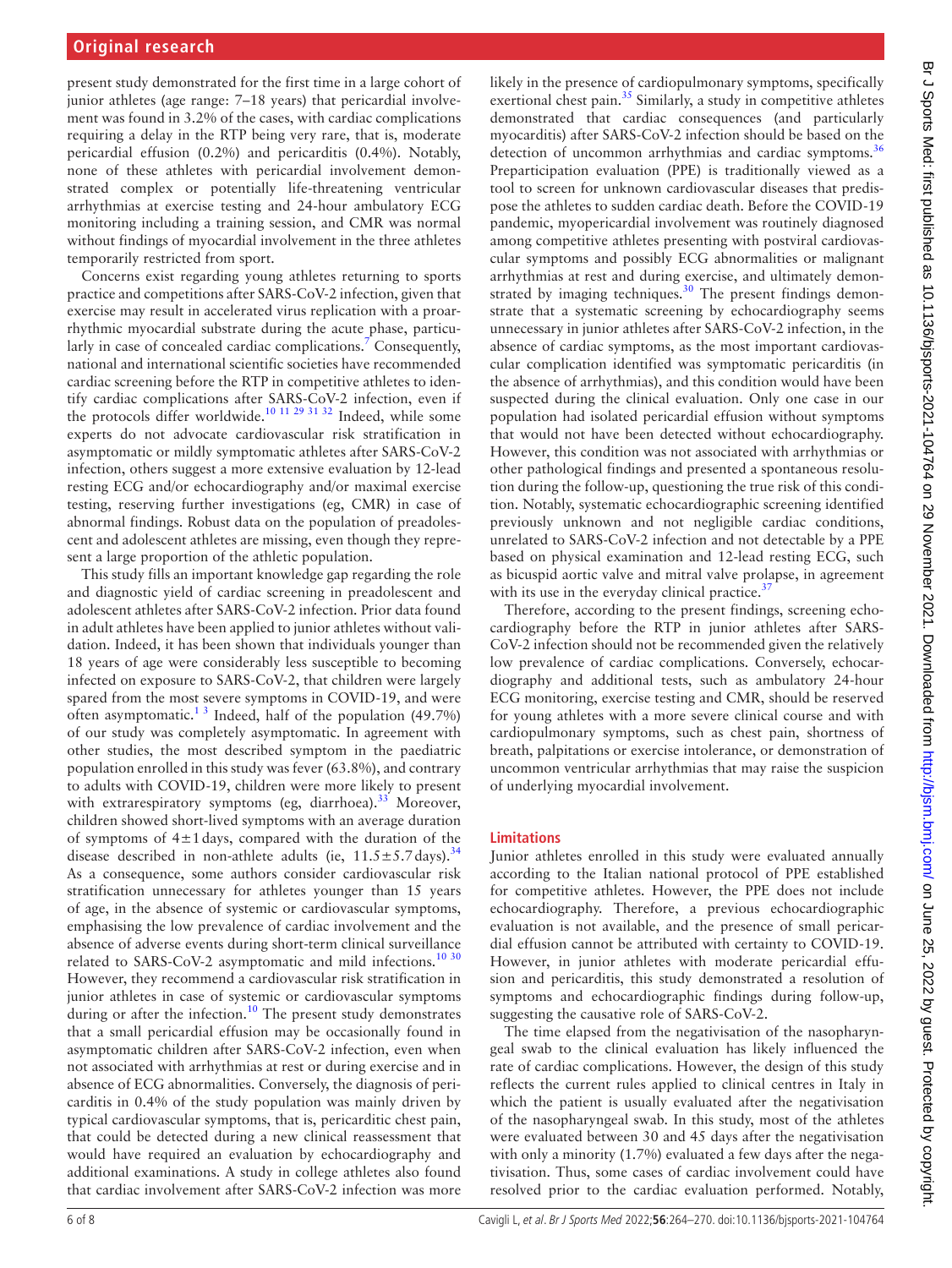the presentation of cardiac consequences of COVID-19 can be delayed and not present when the evaluation is performed only a few days after infection resolution.<sup>38</sup> Given the possibility of a delayed presentation of cardiac complications, our study supports that the absence of clinical complications can be reasonably excluded in adolescent athletes within the return-tosport timeline and regulations required in Italy.

CMR is usually recommended as the gold-standard noninvasive technique to diagnose myocarditis. However, in the present study, only a minority of participants underwent CMR. Indeed, an extensive screening including CMR is neither feasible nor cost-effective, particularly if applied to all competitive athletes after SARS-CoV-2 infection. Accordingly, in this study, CMR was performed in agreement with the current guidelines and was driven by clinical data, particularly symptoms and uncommon ventricular arrhythmias. The theoretical application of CMR to the entire population, although not clinically indicated, would have likely increased the number of junior athletes with cardiac involvement that the present study may underestimate.

Finally, although short-term follow-up was available for children with cardiac involvement and no adverse events were recorded, long-term follow-up is needed to further inform the clinical outcomes of junior athletes experiencing SARS-CoV-2 infection.

# **CONCLUSIONS**

The prevalence of pericardial involvement was low in young competitive athletes after asymptomatic or mildly symptomatic SARS-CoV-2 infection. Cardiac complications requiring a delay in the RTP were rare, that is, moderate pericardial effusion (0.2%) and pericarditis (0.4%). Cardiac screening driven by cardiopulmonary symptoms should detect cardiac involvement in most junior athletes after SARS-CoV-2 infection and facilitate a safe RTP. Systematic screening with echocardiography is not recommended in junior athletes after asymptomatic or mildly symptomatic SARS-CoV-2 infection and should be reserved for children with cardiopulmonary symptoms, ECG abnormalities and arrhythmias found on routine screening at rest or during exercise.

## **What are the findings?**

- ► Pericardial involvement was found in 3.2% of junior athletes after asymptomatic or mildly symptomatic SARS-CoV-2 infection.
- ► Pericarditis was found in 0.4% of junior athletes following SARS-CoV-2 infection.
- ► No myocardial involvement or complex arrhythmias were found in junior athletes with pericardial involvement.

# **How might it impact on clinical practice in the future?**

► A systematic screening strategy with echocardiography is not recommended in junior competitive athletes after asymptomatic or mildly symptomatic SARS-CoV-2 infection and should be reserved for children with cardiopulmonary symptoms, such as chest pain, palpitations or exertional fatigue, or in the presence of arrhythmias.

#### **Author affiliations**

<sup>1</sup>Department of Medical Biotechnologies, Division of Cardiology, University of Siena, Siena, Italy

<sup>2</sup>Sports Medicine Unit, USL Toscana Centro, Italy, Firenze, Italy <sup>3</sup>Medical Lab, Center for Sports Medicine and Rehabilitation, Asti, Italy <sup>4</sup>Turin E. R. G. E. Center for Sports Medicine, Turin, Italy <sup>5</sup>Institute of Sports Medicine, Firenze, Italy <sup>6</sup> Center for Sports Medicine, Sam Miniato, Italy <sup>7</sup> Center for Sports Medicine, National Health Service, Siena, Italy <sup>8</sup>Clinical and Surgical Cardiology Uniti, Cardiothoracic and Vascular Department, University Hospital Le Scotte, Siena, Italy

<sup>9</sup>Department of Medicine, Surgery and Neuroscience, University of Siena, Siena, Italy

#### **Twitter** Michele Cillis [@MicheleCillis10](https://twitter.com/MicheleCillis10)

**Acknowledgements** The authors wish to thank all the members of the medical staff and the nurses who actively participated in data collection.

**Contributors** LC and FD'A wrote the manuscript. LC, MB and FD'A contributed to the conception and design of the study. MCI, VM, FF, AH, AR, FA, SG, CL, MTC, RAC, GEM and MF participated in the data collection. FD'A analysed the data. MCapitani, MF, MCameli, SV and MB critically revised the manuscript.

**Funding** The authors have not declared a specific grant for this research from any funding agency in the public, commercial or not-for-profit sectors.

**Competing interests** None declared.

**Patient consent for publication** Obtained.

**Ethics approval** Local Ethics Committee of the University of Siena (protocol number: 19714/2021).

**Provenance and peer review** Not commissioned: externally peer reviewed.

**Data availability statement** Data are available upon reasonable request.

**Supplemental material** This content has been supplied by the author(s). It has not been vetted by BMJ Publishing Group Limited (BMJ) and may not have been peer-reviewed. Any opinions or recommendations discussed are solely those of the author(s) and are not endorsed by BMJ. BMJ disclaims all liability and responsibility arising from any reliance placed on the content. Where the content includes any translated material, BMJ does not warrant the accuracy and reliability of the translations (including but not limited to local regulations, clinical guidelines, terminology, drug names and drug dosages), and is not responsible for any error and/or omissions arising from translation and adaptation or otherwise.

This article is made freely available for personal use in accordance with BMJ's website terms and conditions for the duration of the covid-19 pandemic or until otherwise determined by BMJ. You may download and print the article for any lawful, non-commercial purpose (including text and data mining) provided that all copyright notices and trade marks are retained.

#### **ORCID iD**

Flavio D'Ascenzi <http://orcid.org/0000-0002-0947-6836>

#### **REFERENCES**

- <span id="page-6-0"></span>1 Alsaied T, Tremoulet AH, Burns JC, et al. Review of cardiac involvement in multisystem inflammatory syndrome in children. [Circulation](http://dx.doi.org/10.1161/CIRCULATIONAHA.120.049836) 2021;143:78-88.
- <span id="page-6-4"></span>2 Schellhorn P, Klingel K, Burgstahler C. Return to sports after COVID-19 infection. Eur [Heart J](http://dx.doi.org/10.1093/eurheartj/ehaa448) 2020;41:4382–4.
- 3 Hasan A, Mehmood N, Fergie J. Coronavirus disease (COVID-19) and pediatric patients: a review of epidemiology, symptomatology, laboratory and imaging results to guide the development of a management algorithm. [Cureus](http://dx.doi.org/10.7759/cureus.7485) 2020;12:e7485.
- <span id="page-6-1"></span>4 Kim I-C, Kim JY, Kim HA, et al. COVID-19-related myocarditis in a 21-year-old female patient. [Eur Heart J](http://dx.doi.org/10.1093/eurheartj/ehaa288) 2020;41:1859.
- 5 Trogen B, Gonzalez FJ, Shust GF. COVID-19-Associated myocarditis in an adolescent. [Pediatr Infect Dis J](http://dx.doi.org/10.1097/INF.0000000000002788) 2020;39:e204–5.
- 6 Belhadjer Z, Méot M, Bajolle F, et al. Acute heart failure in multisystem inflammatory syndrome in children in the context of global SARS-CoV-2 pandemic. [Circulation](http://dx.doi.org/10.1161/CIRCULATIONAHA.120.048360) 2020;142:429–36.
- <span id="page-6-2"></span>7 Phelan D, Kim JH, Chung EH. A game plan for the resumption of sport and exercise after coronavirus disease 2019 (COVID-19) infection. [JAMA Cardiol](http://dx.doi.org/10.1001/jamacardio.2020.2136) 2020;5:1085.
- <span id="page-6-3"></span>8 Rajpal S, Tong MS, Borchers J, et al. Cardiovascular magnetic resonance findings in competitive athletes recovering from COVID-19 infection. [JAMA Cardiol](http://dx.doi.org/10.1001/jamacardio.2020.4916) 2020;132.
- <span id="page-6-5"></span>9 Brito D, Meester S, Yanamala N, et al. High prevalence of pericardial involvement in college student athletes recovering from COVID-19. [JACC Cardiovasc Imaging](http://dx.doi.org/10.1016/j.jcmg.2020.10.023) 2021;14:541–55.
- <span id="page-6-6"></span>10 Kim JH, Levine BD, Phelan D. Coronavirus disease 2019 and the athletic heart: emerging perspectives on pathology, risks, and return to play. JAMA Cardiol 2020.
- 11 Bhatia RT, Marwaha S, Malhotra A, et al. Exercise in the Severe Acute Respiratory Syndrome Coronavirus-2 (SARS-CoV-2) era: A Question and Answer session with the experts Endorsed by the section of Sports Cardiology & Exercise of the European Association of Preventive Cardiology (EAPC). [Eur J Prev Cardiol](http://dx.doi.org/10.1177/2047487320930596) 2020;27:1242-51.